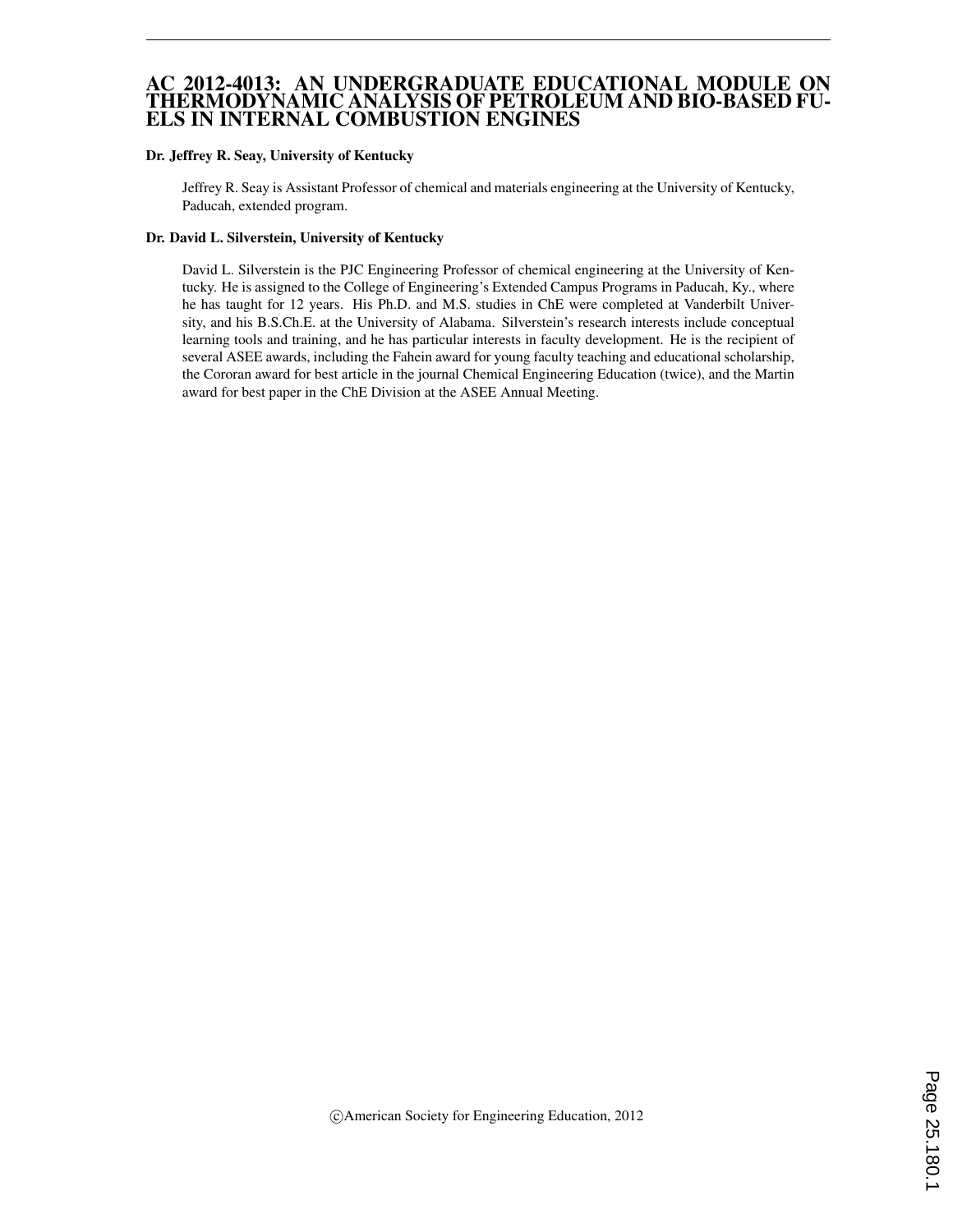# **An Undergraduate Educational Module on Thermodynamic Analysis of Petroleum and Bio-based Fuels in Internal Combustion Engines**

#### **Abstract**

This paper describes a newly developed undergraduate educational module on the Thermodynamic Analysis of Petroleum and Bio-based Fuels in Internal Combustion Engines, created as part of an AIChE Grand Energy Challenge Award. The module is designed to introduce undergraduate Chemical Engineering students to the topic of liquid transportation fuels generated from renewable and petroleum based resources from a thermodynamics prospective. Furthermore, the module introduces students to the typical types of internal combustion engines and the thermodynamic principles behind them; provides an overview of the most common petroleum and biobased liquid transportation fuels; and introduces the concept of life cycle assessment as it applies to liquid transportation fuels.

#### **Background**

The Grand Energy Challenge is a program launched by the AIChE Center for Energy Initiatives to develop educational materials for equipping chemical engineering graduates with the tools needed to tackle the challenge of providing society with clean, affordable and sustainable energy sources. The Grand Energy Challenge Award is a competitive grant given to faculty to develop innovative educational modules focusing on energy. The first Grand Energy Challenge Award was specifically directed towards developing materials for the chemical engineering thermodynamics course (Keith, *et al.*, 2011).

 The module developed by the authors for the Grand Energy Challenge focuses on the thermodynamic properties of both petroleum derived and biomass derived liquid transportation fuels. Liquid fuels are by far the preferred fuel for transportation. Solid phase fuels, like coal, are less convenient; and gas phase fuels present a safety risk due to storage at elevated pressures. Because of these and other factors, liquid fuels – whether biobased or petroleum based - are the most common choice as a transportation fuel and thus were chosen as the basis for the module. In addition to coverage of liquid fuels and their properties, thermodynamic cycles of internal combustion engines, life cycle assessment of biobased and petroleum based fuels, and the solar equivalency of liquid fuels is also presented.

Educational materials that introduce students to concepts of energy generation and usage are important. The National Science Board has recently called the transformation of the U.S. fossil fuel-based energy economy to a sustainable energy economy a critical grand challenge facing the country (NSB, 2009). Furthermore, the US Department of Energy has called for replacing 30% of the nation's fossil-based fuels by 2030 (U.S. DOE 2008). Additionally, the Energy Independence and Security Act of 2007 (EISA 2007) (Public Law, 2007) mandates the production of 36 billion gallons per year of biofuels by 2022, of which 21 billion must come from feedstock other than corn starch and at least 16 billion gallons must come from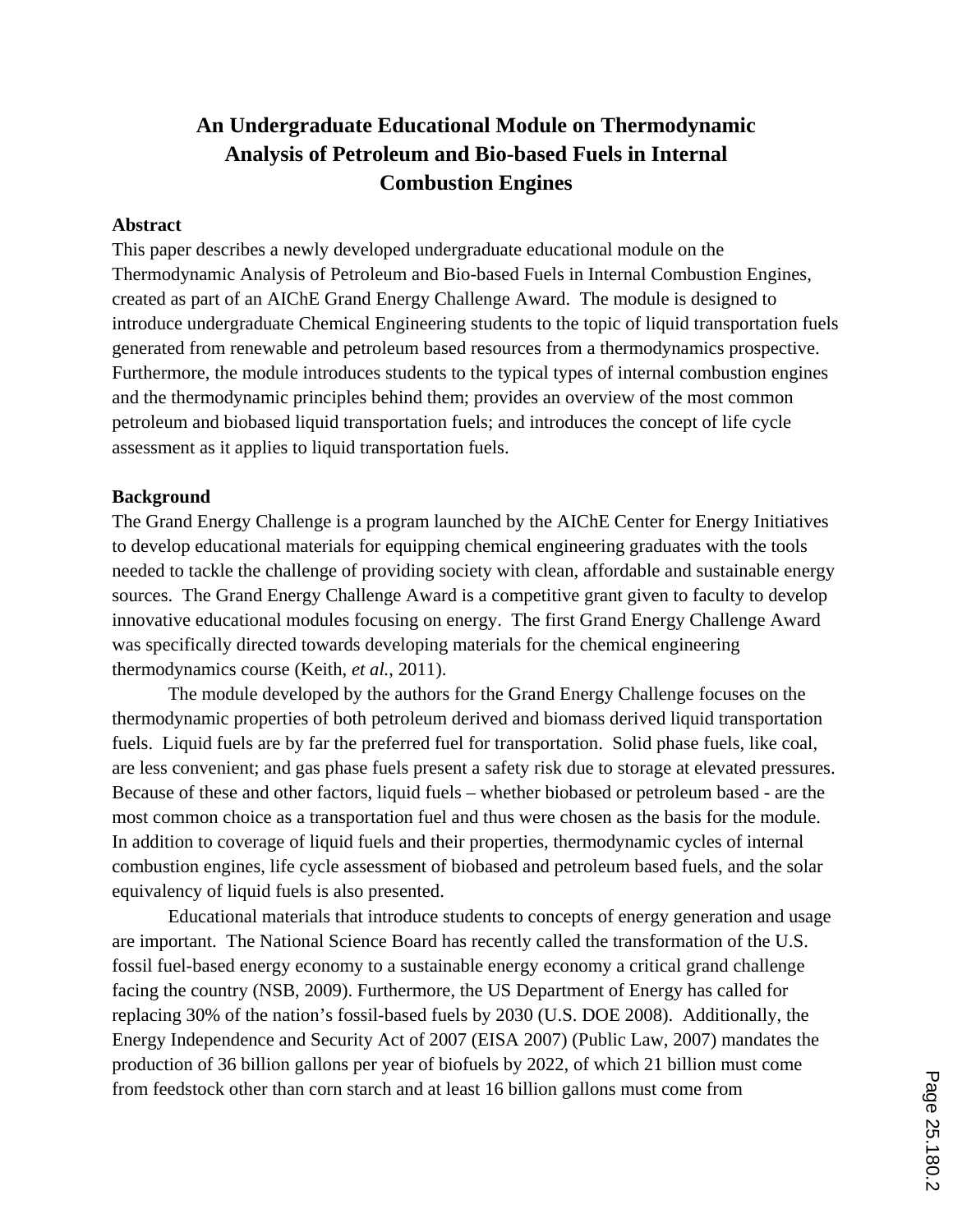lignocelluloses (Regalbuto, 2009). Therefore, an understanding of the properties of both biobased and petroleum based fuels as well as understanding their benefits and drawbacks as transportation fuels are important for future engineering graduates.

#### **Module Objectives**

The module is intended as a supplement for the traditional Chemical Engineering Thermodynamics course offered as part of the core curriculum at most universities. The objectives of the module are for students, upon completion of the module, to be able to:

- Perform thermodynamic efficiency analyses on conventional and alternative fuel sources in Otto and Diesel cycle engines,
- Critically evaluate the comparative efficiency of biomass derived fuels compared with conventional fuels,
- Compare on a solar energy basis the produced value of biomass fuels compared with fossil fuels and other alternative fuels,
- Perform a life-cycle assessment on biomass derived fuels on an economic basis.

#### **Module Materials**

In addition to a complete set of PowerPoint lecture slides with detailed instructor notes, the module includes set of test/homework problems with solutions, solved in class-example problems and a pre-/post-test to assess students understanding of the module material. Also included with the module is a self-guided student inquiry activity that utilizes an interactive spreadsheet application that simulates the performance of Diesel cycle and Otto cycle engines with a variety of petroleum based and biobased liquid fuels under a range of engine operating conditions. The simulator allows students to select an appropriate fuel based on engine selection, change the compression ratio, enter a cylinder volume, select an expansion ratio (for Diesel engines), and even compress the gas mixture entering the cylinder with a turbocharger. Additionally, students can also select a real production vehicle and choose operational parameters to correspond to that vehicle.

#### **Lecture Slides**

The lecture slides begin with and overview of liquid fuels and their use as the primary energy source for transportation. As it turns out, however, not all liquid fuels are created equal. Different fuels have different energy content per unit volume due to both differences in density and energy content on a molecular basis. The calculation of higher heating value is incorporated into the module to illustrate this concept.

Next, the concept of thermodynamic cycles is introduced. Most internal combustion engines used for transportation operate on either the Diesel or Otto cycle. These cycles are covered in detail in the module and cycle efficiency and turbo charging is discussed. The effect of engine configuration on fuel economy is also presented.

**Figure 1.** Solar basis of petroleum based and biobased liquid fuels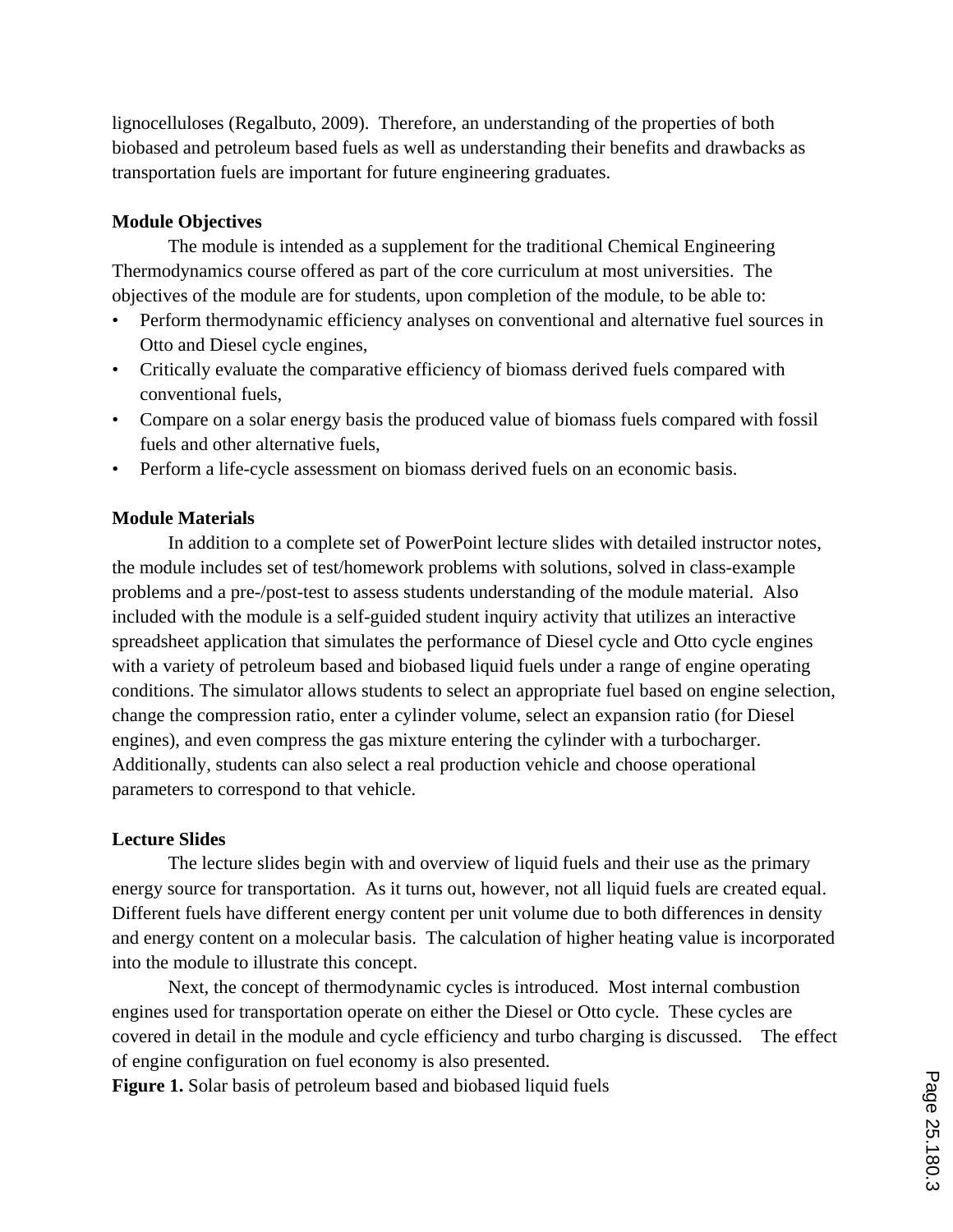

Figure 1. Solar basis of petroleum based and biobased liquid fuels

After the discussion of thermodynamic cycles, an overview of the characteristics of various fuels is presented, along with the pros and cons of their use as transportation fuels. Petroleum based fuels like petroleum diesel, gasoline and methanol and renewable fuels like biodiesel, biobutanol, ethanol and Fischer-Tropsch fuels are covered. Petroleum based fuels like petroleum diesel, gasoline and methanol and renewable fuels like<br>biodiesel, biobutanol, ethanol and Fischer-Tropsch fuels are covered.<br>Following the discussion of engines and fuels, an overview o

and petroleum based fuels are presented, as shown in Figure 1, along with the solar basis for and petroleum based fuels are presented, as shown in Figure 1, along with the solar basis for<br>liquid fuels. Finally, a set of in-class example problems are provided to illustrate some of the key concepts in the module.

## **Integrated Inquiry Activity**

As a supplement or an alternative to parts of the lecture oriented materials, a pair of interactive inquiry activities designed to allow students to independently explore the effects of different fuels on Otto and Diesel cycle engine performance is included. The activities guide students through the use of a Microsoft Excel-based simulation tool to explore the roles of fuel composition and engine operating parameters in engine performance. A screen shot of the fuels on Otto and Diesel cycle engine performance is included. The activities guide students<br>through the use of a Microsoft Excel-based simulation tool to explore the roles of fuel<br>composition and engine operating paramete allows students to choose engine parameters with suggestions from a variety of actual commercial engine specifications, including turbocharged and supercharged options, to make the activity more realistic. Multiple fuel options are also available, enabling the student to explore, for example, the effect of using race car fuel in an economy car, or diesel fuel in a gasoline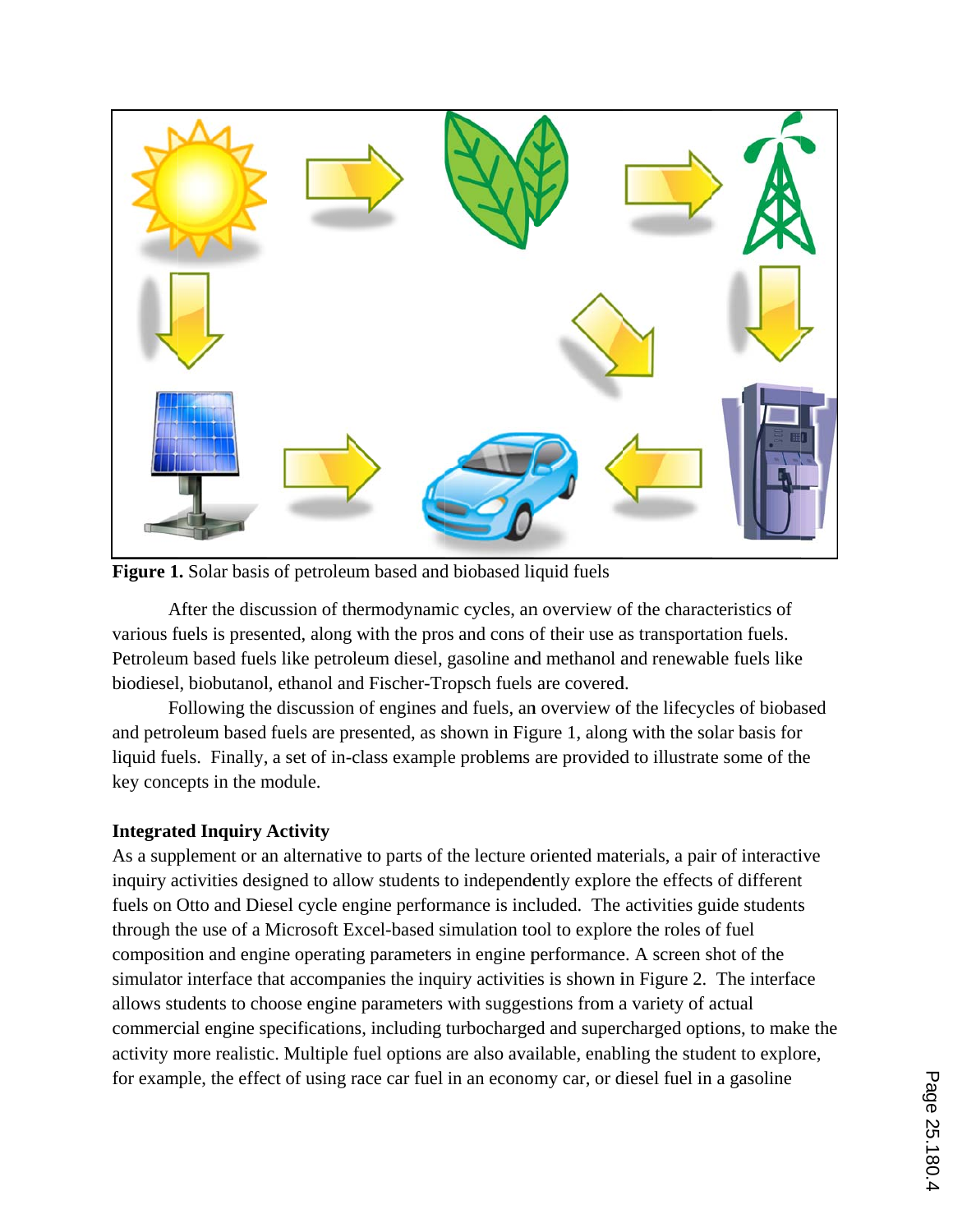engine. Commentary is provided to caution students about real world performance issues associated with certain parameter choices.

 The activities call for the student to first **predict** ideal engine performance under different scenarios. Next, the students will use the simulator to **explore** the effects of changing parameters. Initial changes are specified in detail to acquaint students with the simulator, with subsequent explorations requiring students to make decisions regarding how to determine answers. Students utilizing the activity are frequently encouraged to look at additional options and scenarios according to their interests. Finally, students are asked to **reflect** on both their initial predictions and their explorations from both a thermodynamic and a societal perspective. Possible answers to the questions are provided in an instructor's version of the activities. The modules are modeled after the inquiry activities described by Vigeant (Vigeant, *et al.*, 2011).



**Figure 2**. Screen capture of interactive spreadsheet activity.

# **Homework / Examination Problems**

The module includes a set of homework / exam problems that are intended to reinforce the concepts presented in the module. Three problems are available with the module. The problems cover thermal efficiency of biomass, utilizing biomass and fuel, and the efficiency of thermodynamic cycles. Solutions for each of these problems are available to credentialed course instructors.

# **Outcomes Assessment**

Included with the module is a pre- / post- assessment test. This test allows the course instructor to gauge the students' baseline knowledge of the concepts to be presented in the module and the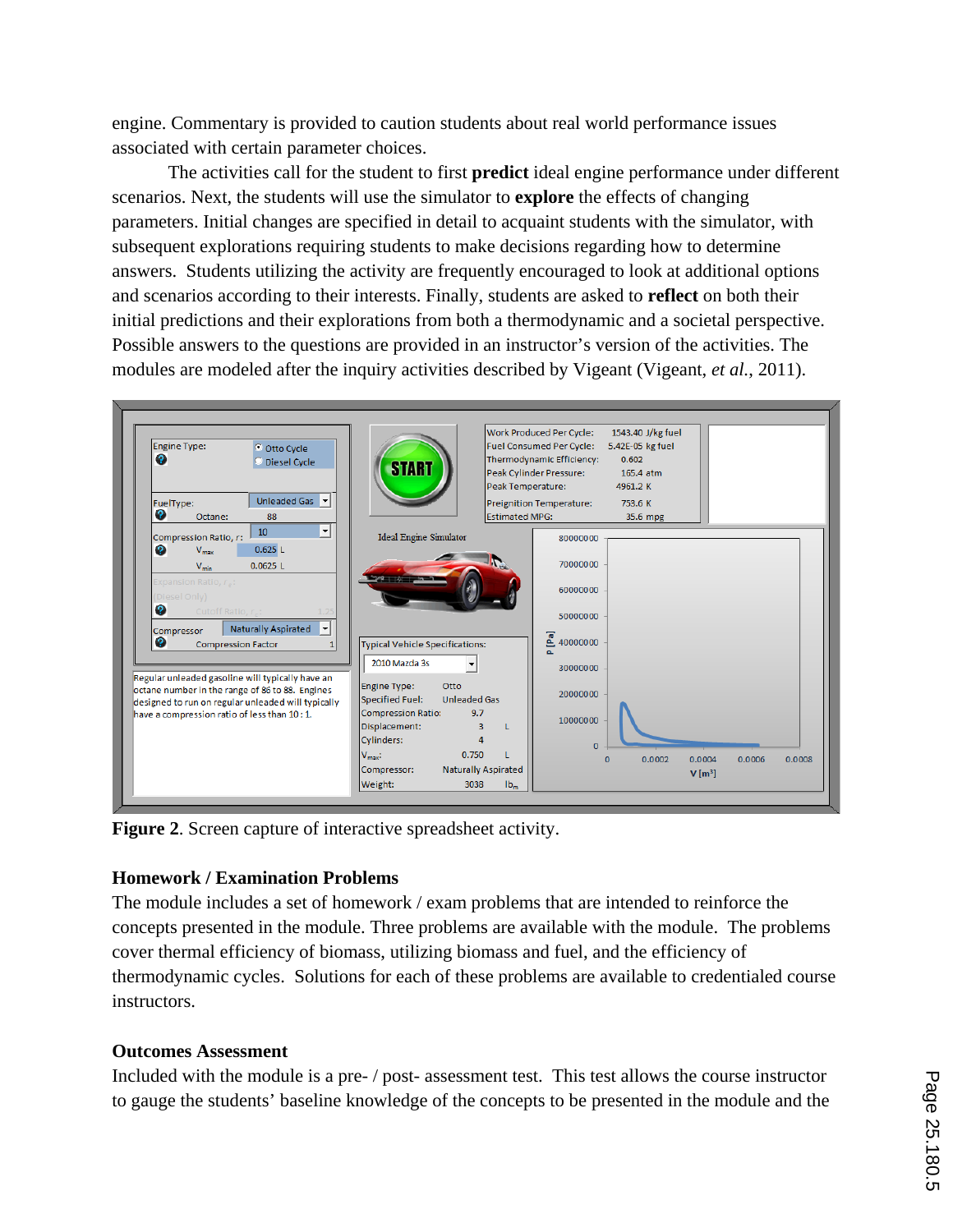students' retailed knowledge after completing the module. The assessment test consists of 10 multiple choice questions covering each of the major topics presented in the module. The assessment test is shown in Table 1, below. Assessment data from the first class of chemical engineering thermodynamics students to utilize the fully implemented module is currently being compiled and will be made available in a planned future publication.

| 1) Modern spark ignition internal combustion engines are based on which one of the following thermodynamic                                                                                       |                                 |                     |                                |                     |  |  |
|--------------------------------------------------------------------------------------------------------------------------------------------------------------------------------------------------|---------------------------------|---------------------|--------------------------------|---------------------|--|--|
| cycles:                                                                                                                                                                                          |                                 |                     |                                |                     |  |  |
| a) Diesel Cycle                                                                                                                                                                                  | b) Rankine Cycle                | c) Otto Cycle       | d) Carnot Cycle                | e) Stirling Cycle   |  |  |
| 2) Modern compression ignition internal combustion engines are based on which one of the following                                                                                               |                                 |                     |                                |                     |  |  |
| thermodynamic cycles:                                                                                                                                                                            |                                 |                     |                                |                     |  |  |
| a) Diesel Cycle                                                                                                                                                                                  | b) Rankine Cycle                | c) Otto Cycle       | d) Carnot Cycle                | e) Stirling Cycle   |  |  |
| 3) The amount of energy potentially liberated from a fuel by combustion is known as the:                                                                                                         |                                 |                     |                                |                     |  |  |
| a) Energy Index<br>Number                                                                                                                                                                        | b) Octane Number                | c) Heating Value    | d)Fuel Index                   | e) Cetane number    |  |  |
| 4) Which of the following step might be included in a biofuel life cycle assessment?                                                                                                             |                                 |                     |                                |                     |  |  |
| a) Production of<br>fertilizer                                                                                                                                                                   | b) Grain storage                | c) Fermentation     | d)Production of<br>herbicides  | e) All of the above |  |  |
| True or False: Both biomass derived and petroleum derived liquid fuels are forms of stored solar energy.<br>$\overline{5}$                                                                       |                                 |                     |                                |                     |  |  |
| a) True                                                                                                                                                                                          | b)False                         |                     |                                |                     |  |  |
| 6) Which of the following liquid fuels has the highest energy content per unit volume?                                                                                                           |                                 |                     |                                |                     |  |  |
| a) Ethanol                                                                                                                                                                                       | b)Gasoline                      | c) Biobutanol       | d) No. 2 Fuel Oil              | e) Methanol         |  |  |
| 7)<br>Which of the following liquid fuels has the lowest energy content per unit volume?                                                                                                         |                                 |                     |                                |                     |  |  |
| a) Ethanol                                                                                                                                                                                       | b)Gasoline                      | c) Biobutanol       | d) No. 2 Fuel Oil              | e) Methanol         |  |  |
| Which of the following liquid fuels requires the highest compression ratio when burned in an internal<br>8)<br>combustion engine?                                                                |                                 |                     |                                |                     |  |  |
| a) Premium Unleaded $ b\rangle$ E85<br>Gasoline                                                                                                                                                  |                                 | c) Methanol         | d)Regular Unleaded<br>Gasoline | e) Biobutanol       |  |  |
| 9) The gasification of biomass in the presence of steam produces a product called:                                                                                                               |                                 |                     |                                |                     |  |  |
| a) Synthesis gas                                                                                                                                                                                 | b) Biogas                       | c) Methane          | d) Fuel gas                    | e) Hydrogen         |  |  |
| 10) Enough solar energy reaches earth every day to more than cover all of our energy needs, however, without<br>concentration and storage this energy is of low value due to the limitations of: |                                 |                     |                                |                     |  |  |
| a) Newton's $1st$ law of $\vert b \rangle$ The $2nd$ Law of                                                                                                                                      |                                 | c) The $1st$ Law of | d) Gibbs Free Energy           | e) The Joule-       |  |  |
| Motion                                                                                                                                                                                           | Thermodynamics   Thermodynamics |                     |                                | Thompson effect     |  |  |

**Table 1.** Pre- / Post Assessment Test for Energy Module

## **Integration with Leading Textbooks**

This module has not been designed with a specific thermodynamics textbook in mind. The coverage of internal combustion engines in popular textbooks used in chemical engineering thermodynamics is limited, and coverage of alternative fuels is essentially absent. Table 2 summarizes coverage in selected textbooks.